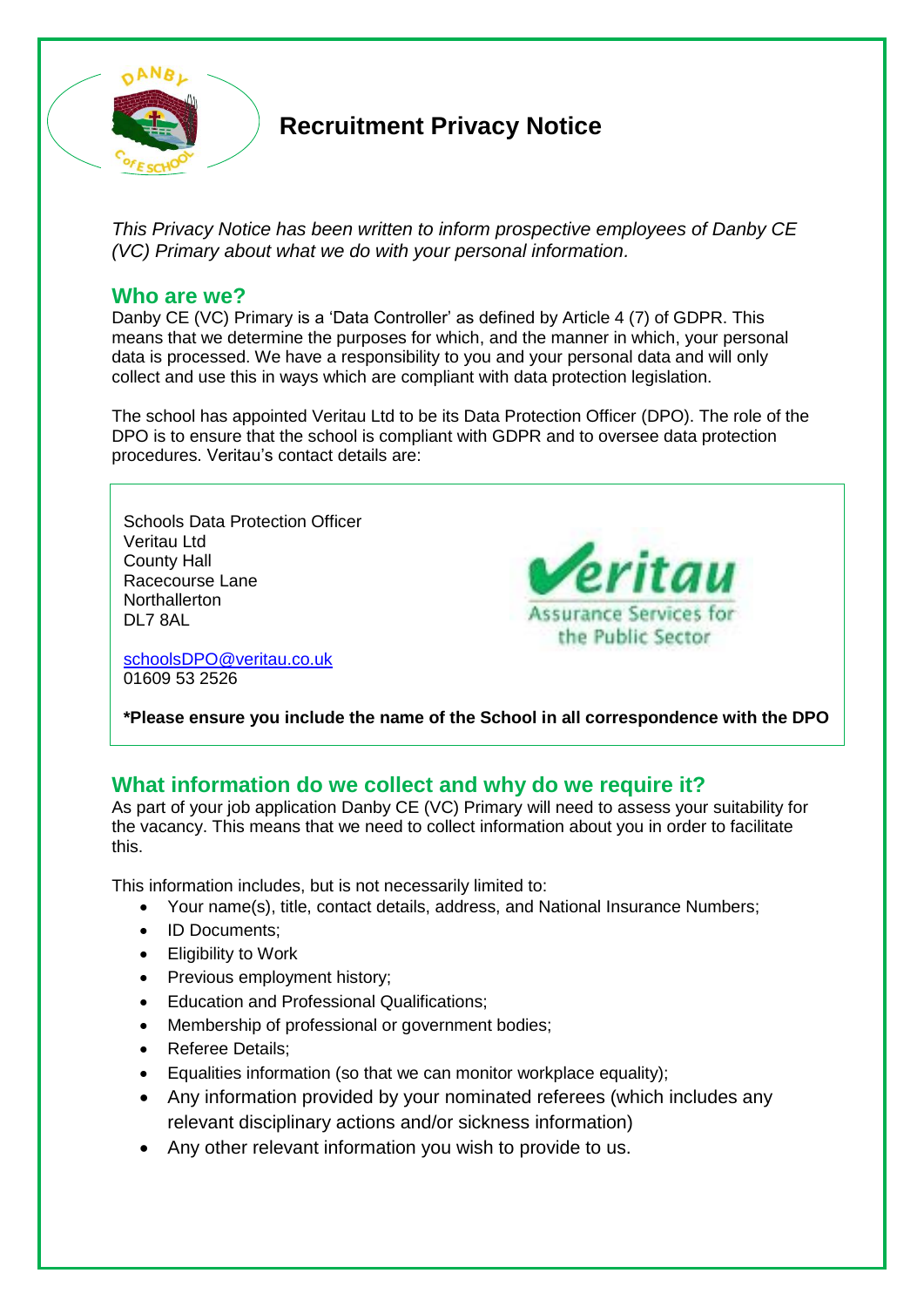# **Who do we obtain your information from?**

Much of the information we process will be obtained directly from your application form. However, we may need to collect data about you from, but not necessarily limited to, the following organisations:

- Your nominated referees,
- The Disclosure and Barring Service,
- The Local Authority.

#### **Who do we share your personal data with?**

Generally we will keep your personal data within the school but in some instances may be required to disclose your personal data to:

- Third party assessment providers (in order to facilitate your suitability for a role),
- The Local Authority (who may assist the school with the recruitment process),
- Our governing body.

Sometimes your application may need to be submitted to an assessment panel. These panels could include individuals from other organisations. We will tell you if this is the case.

## **How long do we keep your personal data for?**

| Data held                               | <b>Retention period</b>                                                                                           |
|-----------------------------------------|-------------------------------------------------------------------------------------------------------------------|
| If your job application is successful   | Your information will be kept on your personnel<br>file and kept in accordance with other HR<br>retention period; |
| If your job application is unsuccessful | Your information will be kept for six months                                                                      |

## **What is our lawful basis for processing your personal data?**

The School is required to process your personal data and your special category data for the performance of your employment contract or to take necessary steps to enter in to an employment contract.

The School is also legally required to collect some information as defined by employment law (i.e equalities and diversity).

The School therefore relies on Article 6(1)(b) and Article 6(1)(e) of the General Data Protection Regulation to process your personal data as well as Article 9(2)(g) of the General Data Protection Regulation to process your special category data.

#### **What rights do you have over your data?**

Under GDPR you have the following rights in relation to the processing of your personal data:

- To be informed about how we process your personal data. This notice fulfils this obligation
- To request access to your personal data that we hold, and be provided with a copy of it
- To request that your personal data is amended if inaccurate or incomplete